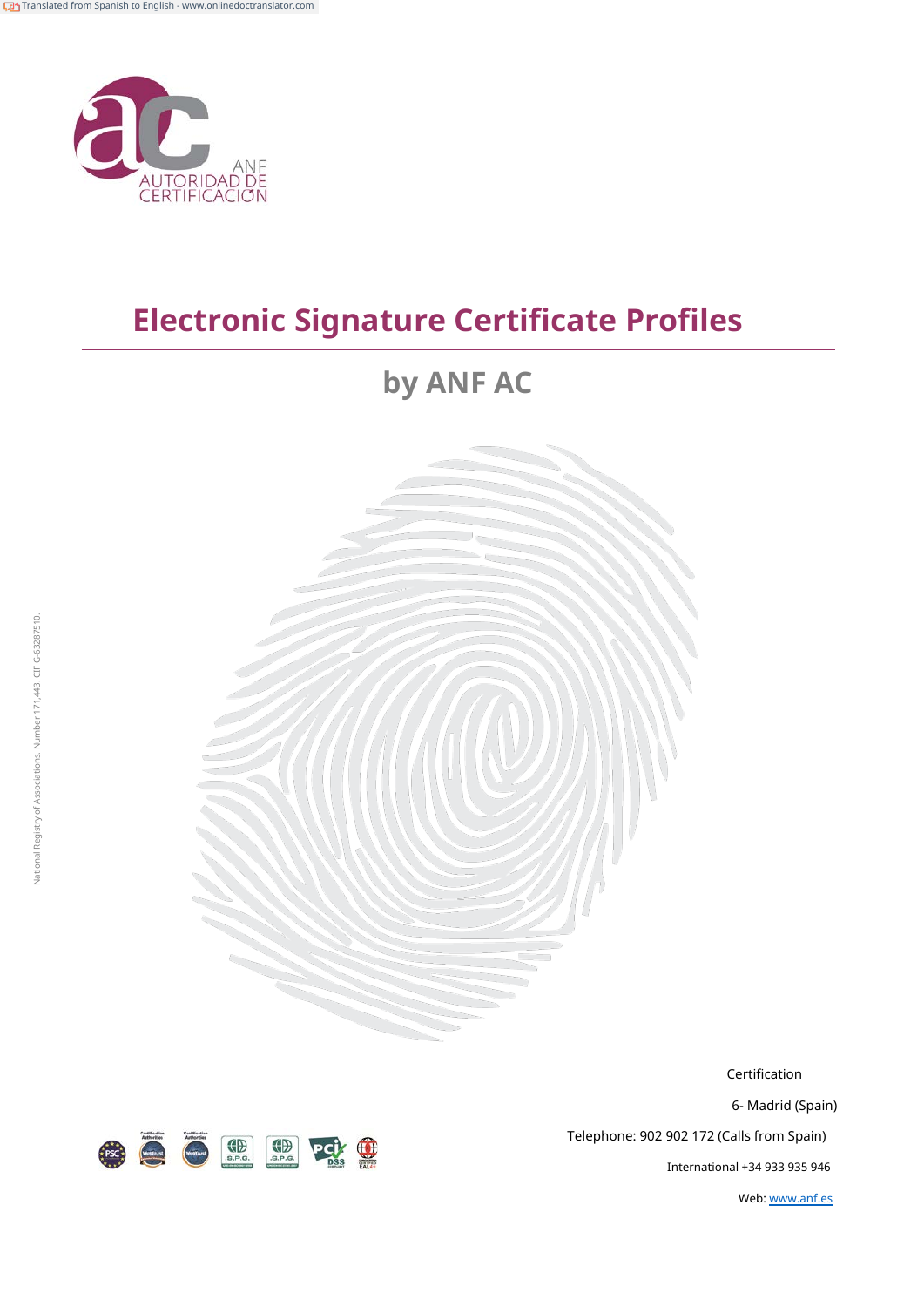#### **Security level**

Public Document

**Important announcement**

This document is the property of ANF Certification Authority

Its reproduction and dissemination is prohibited without the express authorization of ANF Certification Authority

#### **2000 - 2020 Copyright © ANF Certification Authority**

Address: Paseo de la Castellana, 79 - 28046 - Madrid (Spain) Telephone:

902 902 172 (calls from Spain) International (+34) 933 935 946

Web: [www.anf.es](http://www.anf.es/)

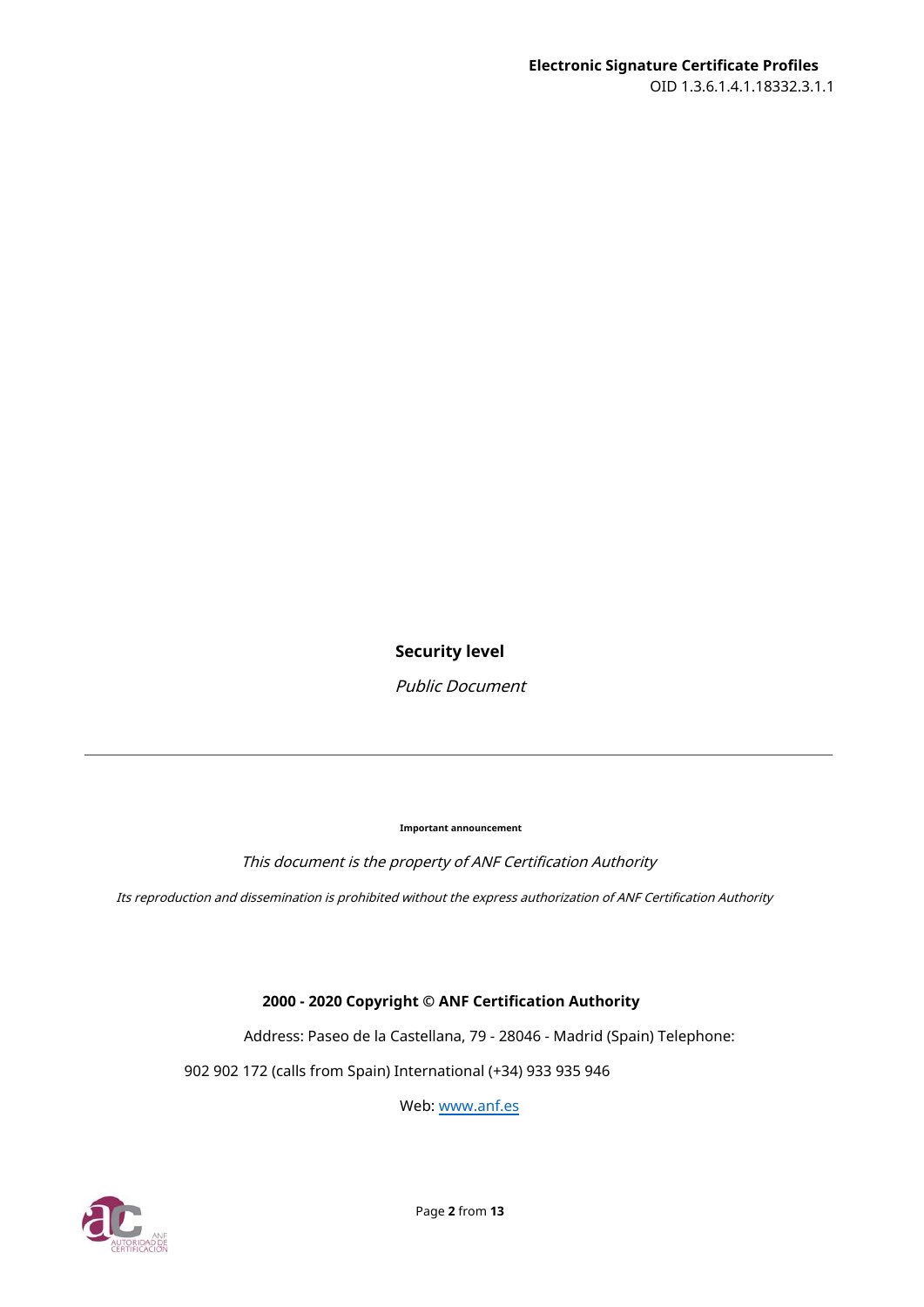# **INDEX**

| 4. Certificate of Legal Representative for sole and joint administrators  8 |  |
|-----------------------------------------------------------------------------|--|
|                                                                             |  |
|                                                                             |  |
|                                                                             |  |
|                                                                             |  |
|                                                                             |  |
|                                                                             |  |
| 6.1.                                                                        |  |
| 6.2.                                                                        |  |

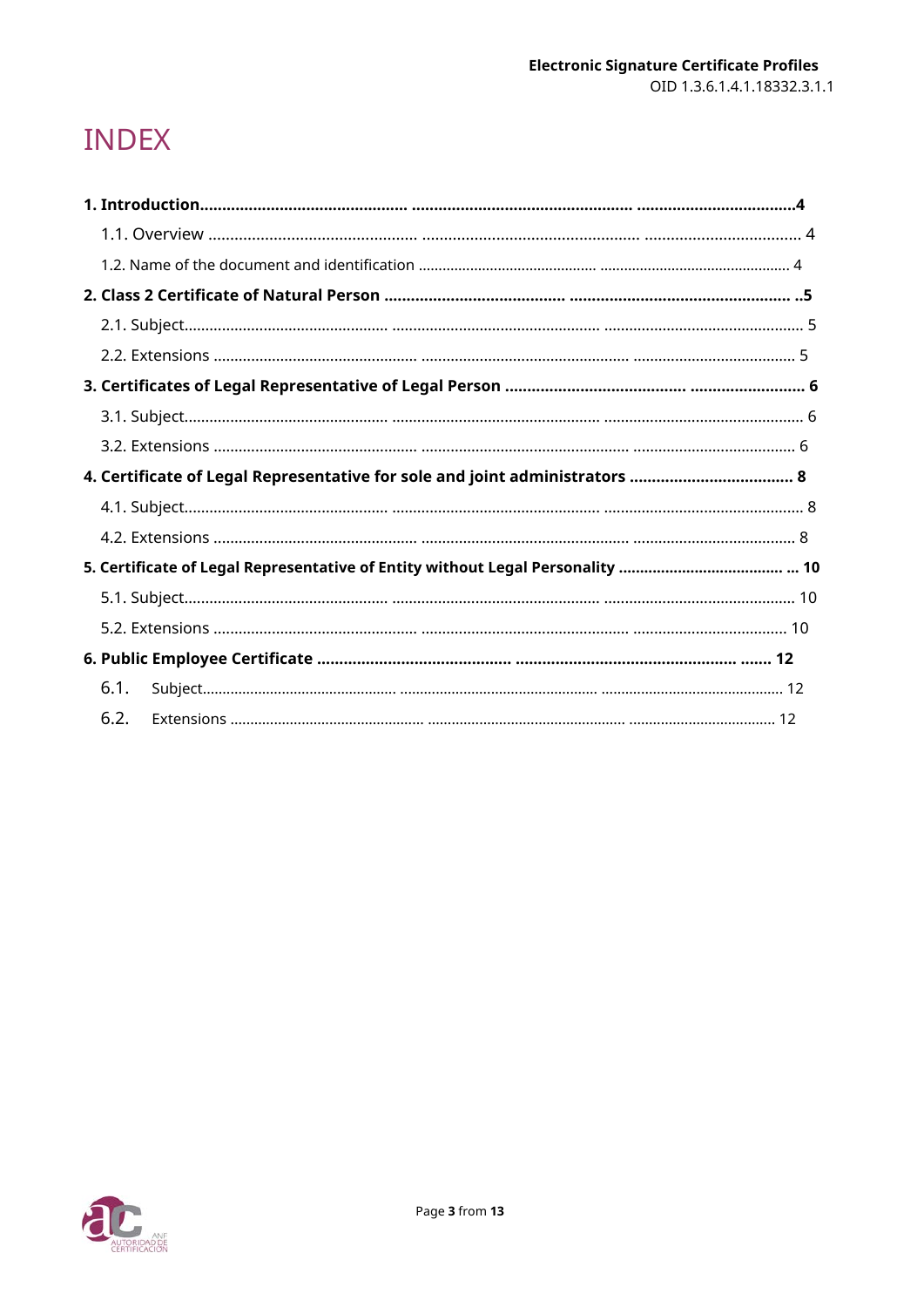# <span id="page-3-0"></span>**1. Introduction**

#### <span id="page-3-1"></span>**1.1. Overview**

This document presents the profiles of the different types of qualified electronic signature certificates issued by the ANF Certification Authority:

- **Natural Person Certificates**
- **Representation Certificates**
	- or Certificates of Legal Representative of Legal Person
	- or Certificates of Legal Representative for sole and joint Administrators
	- or Certificates of Legal Representative of Entity without Legal Personality
- **Public Employee Certificates**

The Certification Policies associated with these certificates are published and accessible on the ANF AC website: <https://www.anf.es/repositorio-legal/>

For the preparation of these profiles, the following provisions have been taken into account:

- **Regulation (EU) 910/2014** of the European Parliament and of the Council of July 23, 2014, regarding electronic identification and trust services for electronic transactions in the internal market and repealing Directive 1999/93 / EC (eIDAS Regulation).
- **ETSI EN 319 412** Electronic Signatures and Infrastructures (ESI); Certificate Profiles (all 5 parts)
- **IETF RFC 3739.** Internet X.509 Public Key Infrastructure. Qualified Certificates Profile
- **Signature and Certificate Policy of the General State Administration :.** Annex 2: Electronic certificate profiles

#### <span id="page-3-2"></span>**1.2. Document name and identification**

| Document name        | ANF AC Electronic Signature Certificate Profiles |                         |            |
|----------------------|--------------------------------------------------|-------------------------|------------|
| <b>Version</b>       | 1.0                                              |                         |            |
| <b>OID</b>           | 1.3.6.1.4.1.18332.3.1.1                          |                         |            |
| <b>Approval date</b> | 01/18/2020                                       | <b>Publication date</b> | 01/18/2020 |

#### 1.2.1. Reviews

| Version | <b>Changes</b>                                               | Approval   | <b>Publication</b> |
|---------|--------------------------------------------------------------|------------|--------------------|
|         | Unification of documents                                     |            |                    |
|         | "Class 2 Certificates of Natural Person Technical            |            |                    |
|         | Profile" OID 1.3.6.1.4.1.18332.3.4.1.2 "Certificates of      |            |                    |
|         | Legal Representative of Legal Persons Technical              |            |                    |
|         | Profile" OID 1.3.6.1.4.1.18332.2.5.3 "Certificates of        |            |                    |
|         | Legal Representative of<br>٠                                 |            |                    |
| 1.0.    | Sole and Solidarity Administrators. Technical Profile        | 01/18/2020 | 01/18/2020         |
|         | "OID 1.3.6.1.4.1.18332.2.5.2                                 |            |                    |
|         | "Certificates of Legal Representative of Entity without<br>٠ |            |                    |
|         | Legal Personality. Technical Profile "OID                    |            |                    |
|         | 1.3.6.1.4.1.18332.2.5.4                                      |            |                    |
|         | "Certificates of Public Employee Technical Profile"<br>٠     |            |                    |
|         | OID 1.3.6.1.4.1.18332.4.1.2                                  |            |                    |

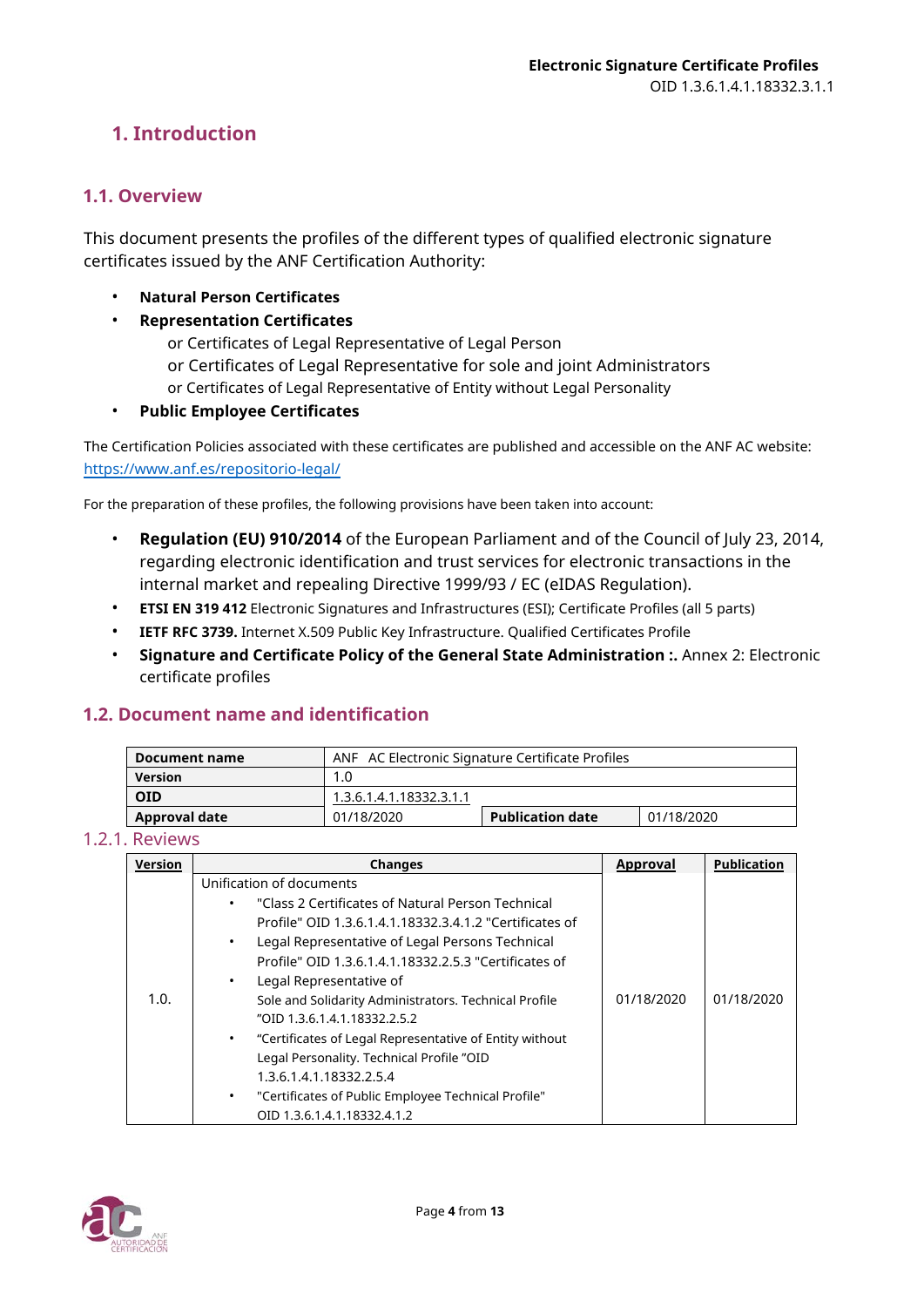# <span id="page-4-0"></span>**2. Class 2 Certificate of Natural Person**

# <span id="page-4-1"></span>**2.1. Subject**

| Countryside                        | <b>Description</b>                                               |
|------------------------------------|------------------------------------------------------------------|
| <b>Common Name (CN)</b>            | Name and surname of the signer.                                  |
| Given name (G)                     | Name of the signer as it appears on the identity<br>document.    |
| <b>Surname</b>                     | Surname of the signer as it appears on the identity<br>document. |
| Email (E)                          | E-mail of the signer.                                            |
| Country (C)                        | Two-digit country code according to ISO                          |
| <b>Locality Name (L)</b>           | 3166-1. Signatory's city.                                        |
| <b>State or Province (S)</b>       | Region, autonomous community or province of the signatory.       |
| <b>Organizational Unit (OU)</b>    | Class 2 Natural Person Certificate (SIGNATURE)                   |
| <b>SerialNumber (SERIALNUMBER)</b> | NIF, NIE or passport number of the signer encoded according to.  |

<span id="page-4-2"></span>

| <b>Extension</b>                    | <b>Description</b>                                             |  |
|-------------------------------------|----------------------------------------------------------------|--|
|                                     | AN F AC Certification Policy OID corresponding to the          |  |
|                                     | certificate:                                                   |  |
|                                     | 1.3.6.1.4.1.18332.3.4.1.2.22 (Software)                        |  |
|                                     | 1.3.6.1.4.1.18332.3.4.1.4.22 (QSCD)<br>$\bullet$               |  |
| <b>Certificate Policies</b>         | 1.3.6.1.4.1.18332.3.4.1.5.22 (Centralized)<br>$\bullet$        |  |
|                                     | European Certification Policies OID (non-concurrency):         |  |
|                                     | $0.4.0.194112.1.0$ (QCP-n)<br>$\bullet$                        |  |
|                                     | 0.4.0.194112.1.2 (QCP-n-qscd)<br>$\bullet$                     |  |
| <b>Basic Constraints</b>            | <b>CA: FALSE</b>                                               |  |
|                                     | Digital Signature                                              |  |
| <b>Key Usage</b>                    | <b>Content Commitment</b>                                      |  |
| <b>Extended Key Usage</b>           | clientAuth                                                     |  |
|                                     | emailProtection                                                |  |
| <b>Subject Alternative Name</b>     | (Optional) RFC822: signer's email                              |  |
| <b>Subject Key Identifier</b>       | Public key ID of the certificate obtained from the hash        |  |
| <b>Authority Key Identifier</b>     | Public key ID of the CA certificate obtained from the hash URI |  |
| <b>CRL Distribution Points</b>      | of the CRL                                                     |  |
| <b>Authority Information Access</b> | <b>OCSP - URI</b>                                              |  |
|                                     | CA Issuers -                                                   |  |
| <b>QCStatement</b>                  | Minimum URI:                                                   |  |
|                                     | QcCompliance: 0.4.0.1862.1.1                                   |  |
|                                     | QcType: 0.4.0.1862.1.6.1                                       |  |

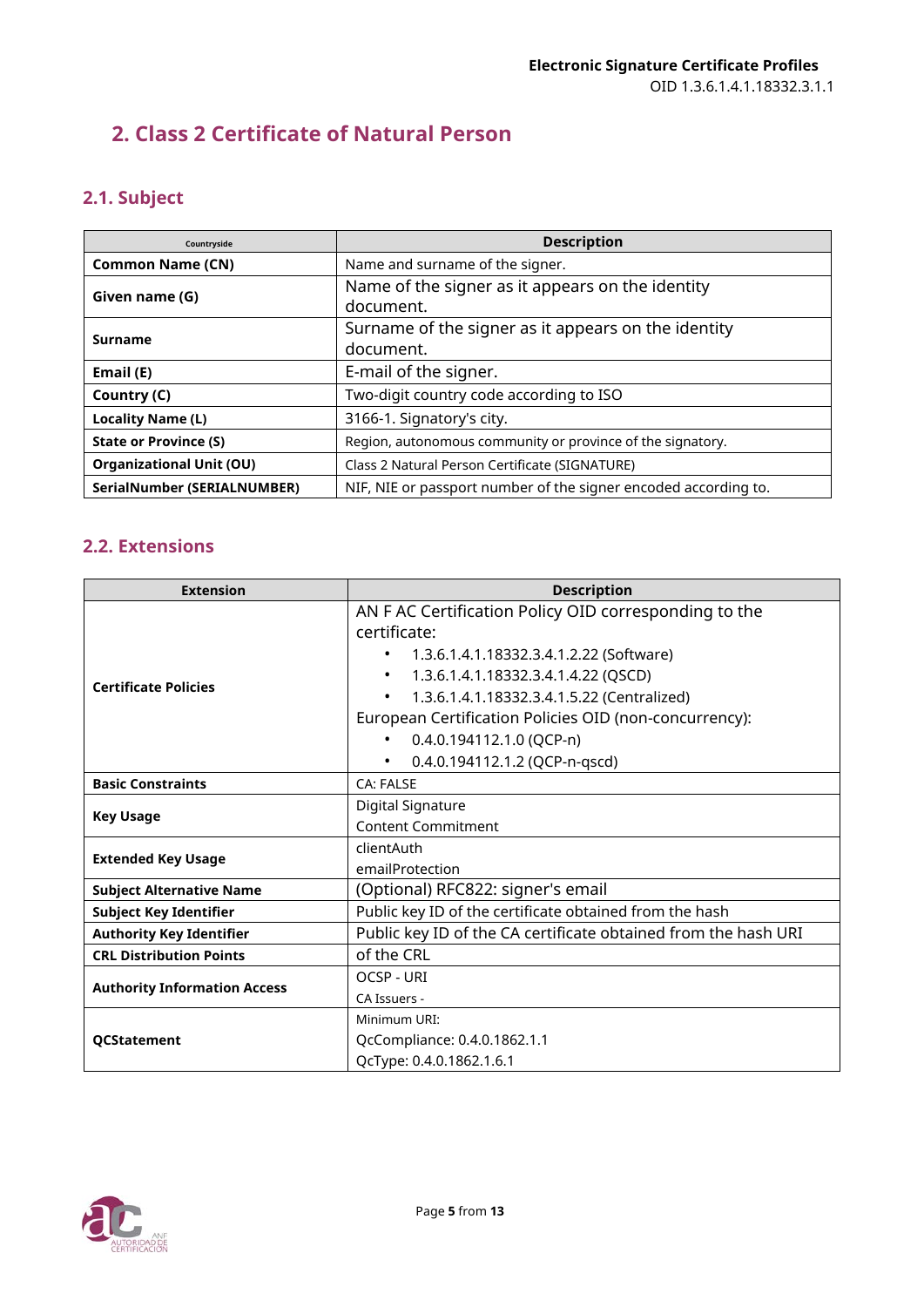# <span id="page-5-0"></span>**3. Certificates of Legal Representative of Legal Person**

# <span id="page-5-1"></span>**3.1. Subject**

| Countryside                         | <b>Description</b>                                                     |
|-------------------------------------|------------------------------------------------------------------------|
| <b>Common Name (CN)</b>             | Name and surname of the signer.                                        |
| Given name (G)                      | Name of the signer as it appears on the identity                       |
|                                     | document.                                                              |
|                                     | Surname of the signer as it appears on the identity                    |
| <b>Surname</b>                      | document.                                                              |
| Email (E)                           | E-mail of the signer.                                                  |
| Country (C)                         | Two-digit country code according to ISO                                |
| <b>Locality Name (L)</b>            | 3166-1. Signatory's city.                                              |
| <b>State or Province (S)</b>        | Region, autonomous community or province of the                        |
|                                     | signatory. Name of the legal person over which the signer              |
| Organization name (O)               | has sufficient powers of representation.                               |
| <b>Organizational Unit (OU)</b>     | Certificate of Legal Representative of Legal Person (SIGNATURE)        |
| Title (T)                           | Position or position of the signer in the organization.                |
| <b>Organization identifier (OI)</b> | NIF, as it appears in the official records, coded according to ETSI EN |
|                                     | 319 412-1 (Ex: VATES-B0085974Z)                                        |
| SerialNumber (SERIALNUMBER)         | NIF, NIE or passport number of the signer.                             |

<span id="page-5-2"></span>

| <b>Extension</b>                    | <b>Description</b>                                             |  |
|-------------------------------------|----------------------------------------------------------------|--|
|                                     | AN F AC Certification Policy OID corresponding to the          |  |
|                                     | certificate:                                                   |  |
|                                     | 1.3.6.1.4.1.18332.2.5.1.3 (Software)<br>$\bullet$              |  |
| <b>Certificate Policies</b>         | 1.3.6.1.4.1.18332.2.5.1.10 (QSCD)<br>$\bullet$                 |  |
|                                     | 1.3.6.1.4.1.18332.2.5.1.14 (Centralized)<br>$\bullet$          |  |
|                                     | European Certification Policies OID (non-concurrency):         |  |
|                                     | 0.4.0.194112.1.0 (QCP-n)                                       |  |
|                                     | 0.4.0.194112.1.2 (QCP-n-qscd)<br>$\bullet$                     |  |
| <b>Basic Constraints</b>            | CA: FAI SF                                                     |  |
|                                     | Digital Signature                                              |  |
| <b>Key Usage</b>                    | <b>Content Commitment</b>                                      |  |
|                                     | clientAuth                                                     |  |
| <b>Extended Key Usage</b>           | emailProtection                                                |  |
| <b>Subject Alternative Name</b>     | (Optional) RFC822: signer's email                              |  |
| <b>Subject Key Identifier</b>       | Public key ID of the certificate obtained from the hash        |  |
| <b>Authority Key Identifier</b>     | Public key ID of the CA certificate obtained from the hash URI |  |
| <b>CRL Distribution Points</b>      | of the CRL                                                     |  |
|                                     | OCSP - URI:                                                    |  |
| <b>Authority Information Access</b> | CA Issuers - URI:                                              |  |
| QCStatement                         | Minimum:                                                       |  |

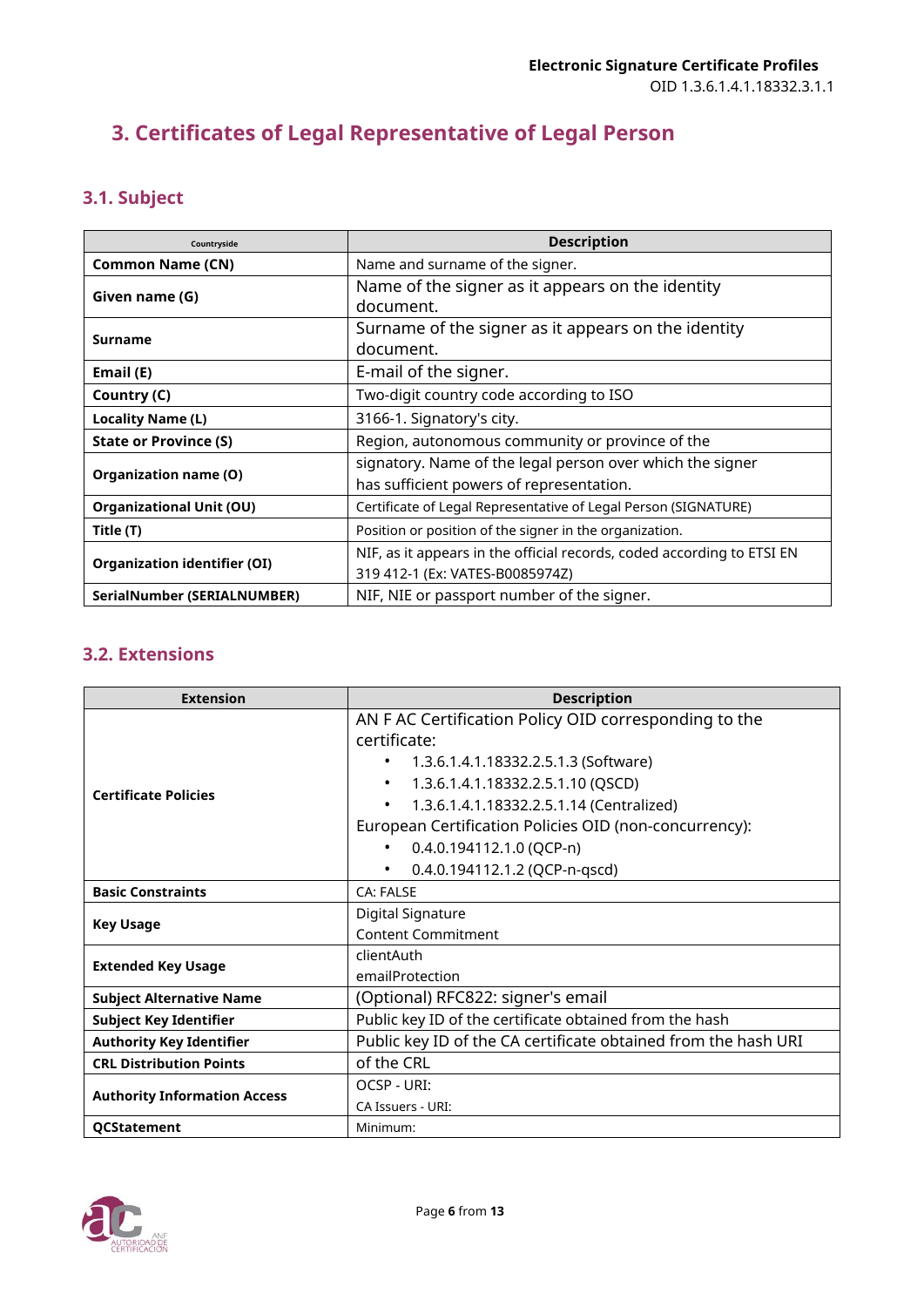| QcCompliance: 0.4.0.1862.1.1 |
|------------------------------|
| QcType: 0.4.0.1862.1.6.1     |

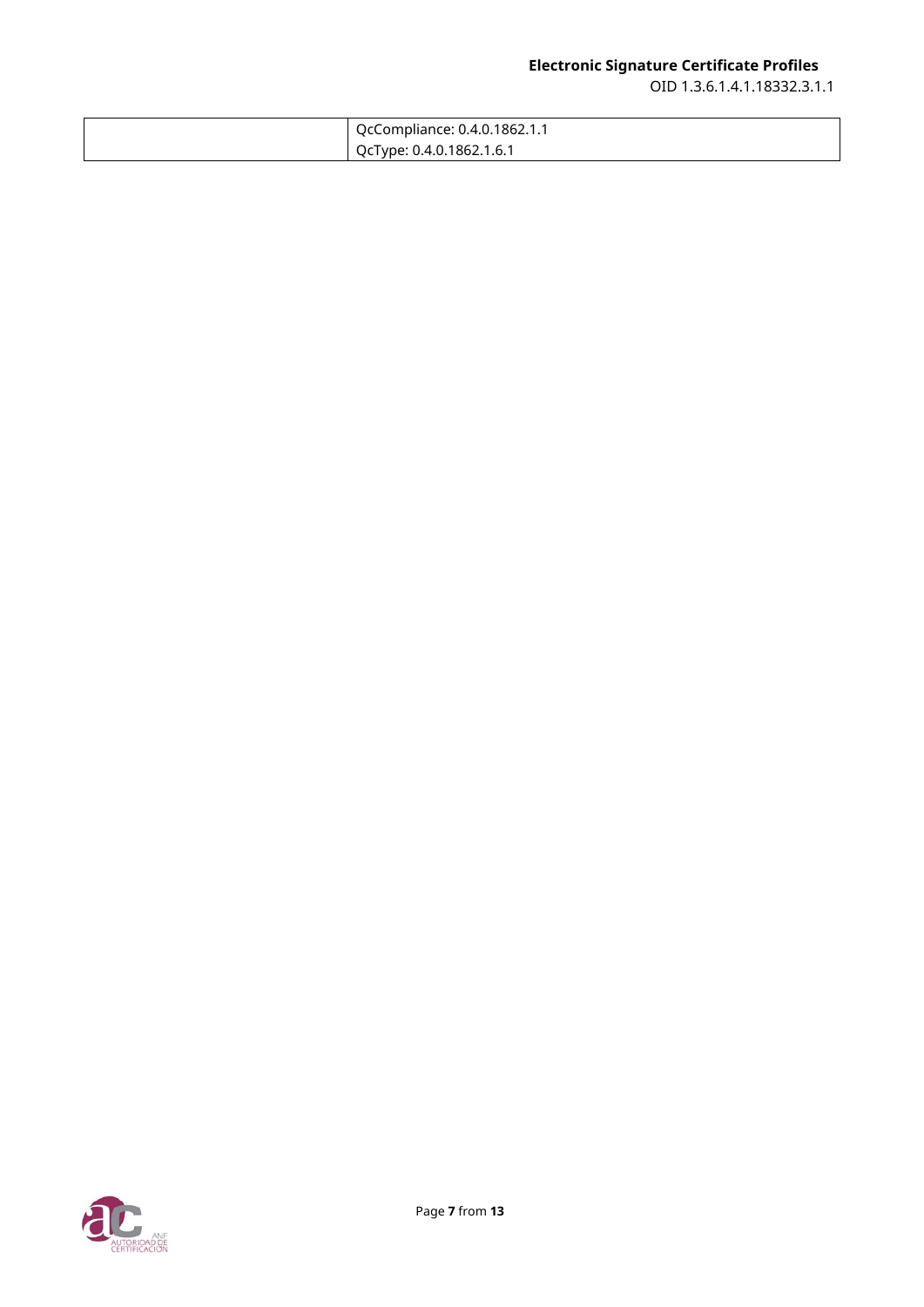# <span id="page-7-0"></span>**4. Certificate of Legal Representative for sole administrators and solidarity**

## <span id="page-7-1"></span>**4.1. Subject**

| Countryside                         | <b>Description</b>                                                     |
|-------------------------------------|------------------------------------------------------------------------|
| <b>Common Name (CN)</b>             | Name and surname of the signer.                                        |
| Given name (G)                      | Name of the signer as it appears on the identity                       |
|                                     | document.                                                              |
|                                     | Surname of the signer as it appears on the identity                    |
| <b>Surname</b>                      | document.                                                              |
| Email (E)                           | E-mail of the signer.                                                  |
| Country (C)                         | Two-digit country code according to ISO                                |
| Locality Name (L)                   | 3166-1. Signatory's city.                                              |
| <b>State or Province (S)</b>        | Region, autonomous community or province of the                        |
|                                     | signatory. Name of the legal person over which the signer              |
| Organization name (O)               | has sufficient powers of representation.                               |
| <b>Organizational Unit (OU)</b>     | Certificate of Legal Representative for sole and joint                 |
|                                     | administrators (SIGNATURE)                                             |
| Title (T)                           | Position or position of the signer in the organization.                |
| <b>Organization identifier (OI)</b> | NIF, as it appears in the official records, coded according to ETSI EN |
|                                     | 319 412-1 (Ex: VATES-B0085974Z)                                        |
| SerialNumber (SERIALNUMBER)         | NIF, NIE or passport number of the signer.                             |

<span id="page-7-2"></span>

| <b>Extension</b>                | <b>Description</b>                                                    |  |
|---------------------------------|-----------------------------------------------------------------------|--|
|                                 | AN F AC Certification Policy OID corresponding to the<br>certificate: |  |
|                                 | 1.3.6.1.4.1.18332.2.5.1.9 (Software)                                  |  |
|                                 | 1.3.6.1.4.1.18332.2.5.1.12 (QSCD)                                     |  |
| <b>Certificate Policies</b>     | 1.3.6.1.4.1.18332.2.5.1.13 (Centralized)                              |  |
|                                 | European Certification Policies OID (non-concurrency):                |  |
|                                 | 0.4.0.194112.1.0 (QCP-n)                                              |  |
|                                 | 0.4.0.194112.1.2 (QCP-n-qscd)<br>$\bullet$                            |  |
| <b>Basic Constraints</b>        | CA: FALSE                                                             |  |
|                                 | <b>Digital Signature</b>                                              |  |
| <b>Key Usage</b>                | <b>Content Commitment</b>                                             |  |
|                                 | clientAuth                                                            |  |
| <b>Extended Key Usage</b>       | emailProtection                                                       |  |
| <b>Subject Alternative Name</b> | (Optional) RFC822: signer's email                                     |  |
| <b>Subject Key Identifier</b>   | Public key ID of the certificate obtained from the hash               |  |
| <b>Authority Key Identifier</b> | Public key ID of the CA certificate obtained from the hash URI        |  |
| <b>CRL Distribution Points</b>  | of the CRL                                                            |  |

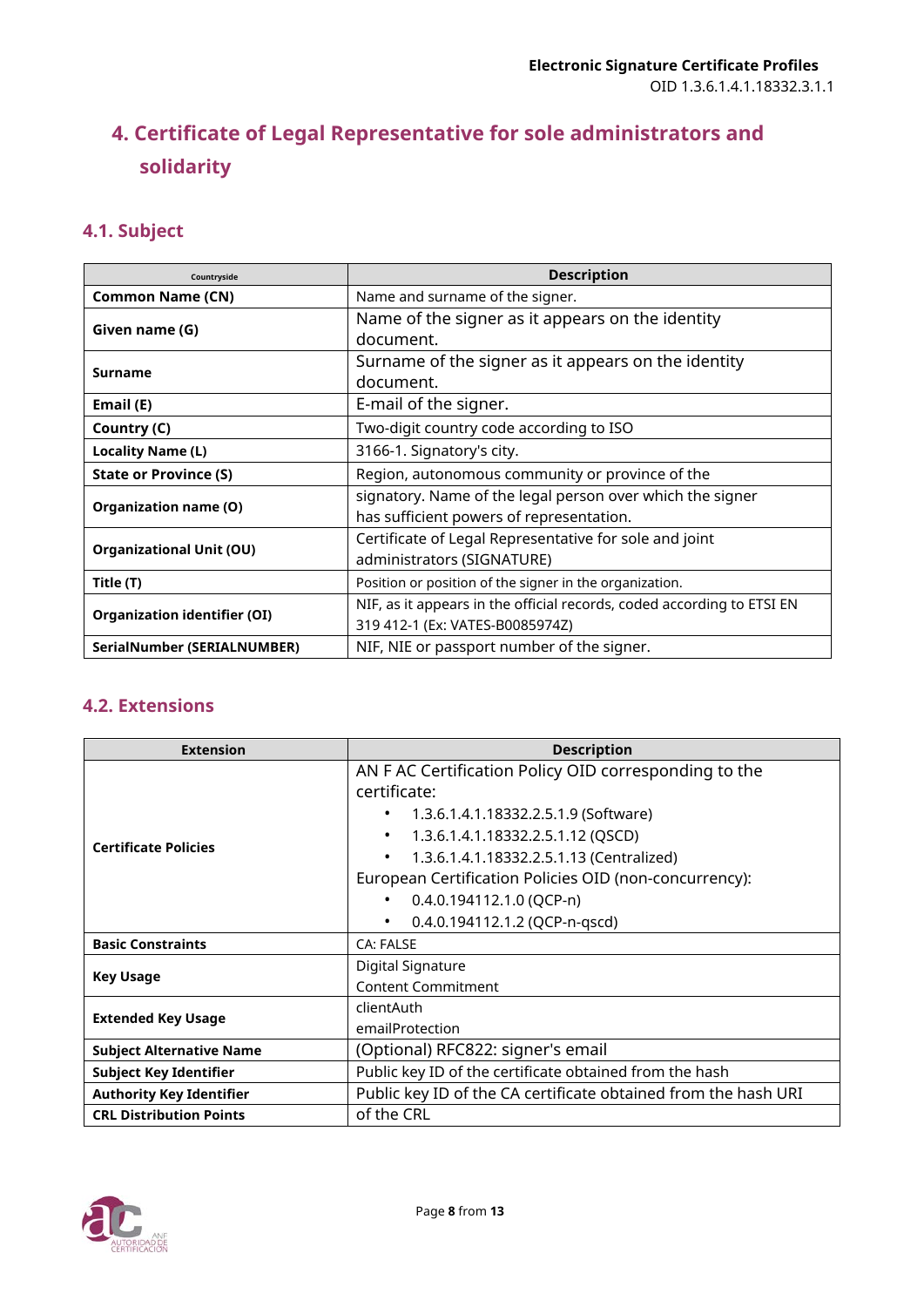| <b>Authority Information Access</b> | OCSP - URI:                  |
|-------------------------------------|------------------------------|
|                                     | CA Issuers - URI:            |
| <b>QCStatement</b>                  | Minimum:                     |
|                                     | QcCompliance: 0.4.0.1862.1.1 |
|                                     | QcType: 0.4.0.1862.1.6.1     |

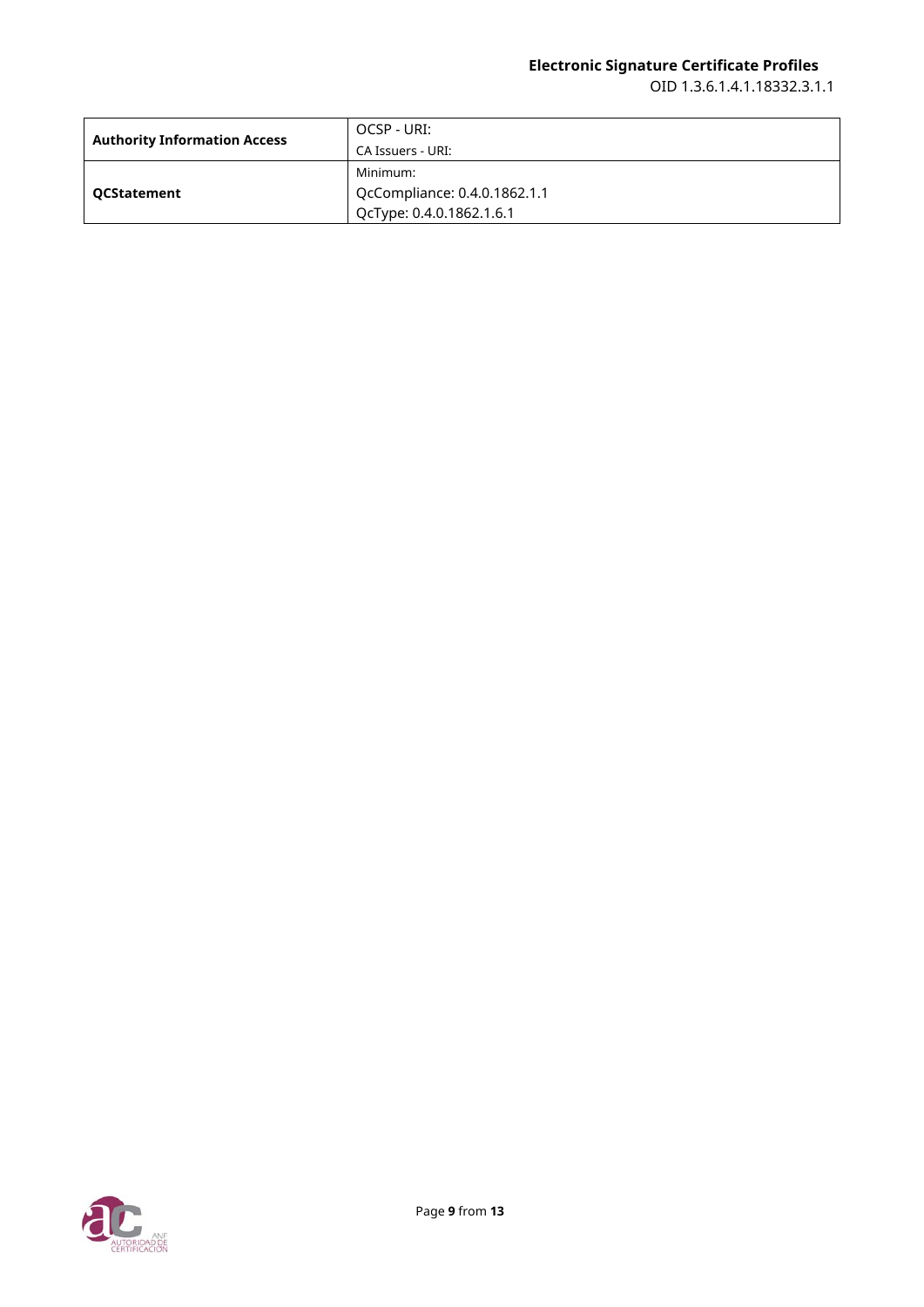# <span id="page-9-0"></span>**5. Certificate of Legal Representative of Entity without Personality Legal**

## <span id="page-9-1"></span>**5.1. Subject**

| Countryside                         | <b>Description</b>                                                     |
|-------------------------------------|------------------------------------------------------------------------|
| <b>Common Name (CN)</b>             | Name and surname of the signer.                                        |
|                                     | Name of the signer as it appears on the identity                       |
| Given name (G)                      | document.                                                              |
| <b>Surname</b>                      | Surname of the signer as it appears on the identity                    |
|                                     | document.                                                              |
| Email (E)                           | E-mail of the signer.                                                  |
| Country (C)                         | Two-digit country code according to ISO                                |
| Locality Name (L)                   | 3166-1. Signatory's city.                                              |
| <b>State or Province (S)</b>        | Region, autonomous community or province of the signatory.             |
|                                     | Name of the entity without legal personality over which the signer     |
| Organization name (O)               | has sufficient powers of representation. Certificate of Legal          |
| <b>Organizational Unit (OU)</b>     | Representative of Entity without legal personality (SIGNATURE)         |
|                                     |                                                                        |
| Title (T)                           | Position or position of the signer in the organization.                |
| <b>Organization identifier (OI)</b> | NIF, as it appears in the official records, coded according to ETSI EN |
|                                     | 319 412-1 (Ex: VATES-B0085974Z)                                        |
| SerialNumber (SERIALNUMBER)         | NIF, NIE or passport number of the signer.                             |

<span id="page-9-2"></span>

| <b>Extension</b>                | <b>Description</b>                                                    |
|---------------------------------|-----------------------------------------------------------------------|
| <b>Certificate Policies</b>     | AN F AC Certification Policy OID corresponding to the<br>certificate: |
|                                 | 1.3.6.1.4.1.18332.2.5.1.6 (Software)                                  |
|                                 | 1.3.6.1.4.1.18332.2.5.1.11 (QSCD)                                     |
|                                 | 1.3.6.1.4.1.18332.2.5.1.15 (Centralized)                              |
|                                 | European Certification Policies OID (non-concurrency):                |
|                                 | 0.4.0.194112.1.0 (QCP-n)                                              |
|                                 | 0.4.0.194112.1.2 (QCP-n-qscd)                                         |
| <b>Basic Constraints</b>        | CA: FALSE                                                             |
| <b>Key Usage</b>                | Digital Signature                                                     |
|                                 | <b>Content Commitment</b>                                             |
| <b>Extended Key Usage</b>       | clientAuth                                                            |
|                                 | emailProtection                                                       |
| <b>Subject Alternative Name</b> | (Optional) RFC822: signer's email                                     |
| <b>Subject Key Identifier</b>   | Public key ID of the certificate obtained from the hash               |
| <b>Authority Key Identifier</b> | Public key ID of the CA certificate obtained from the hash URI        |
| <b>CRL Distribution Points</b>  | of the CRL                                                            |

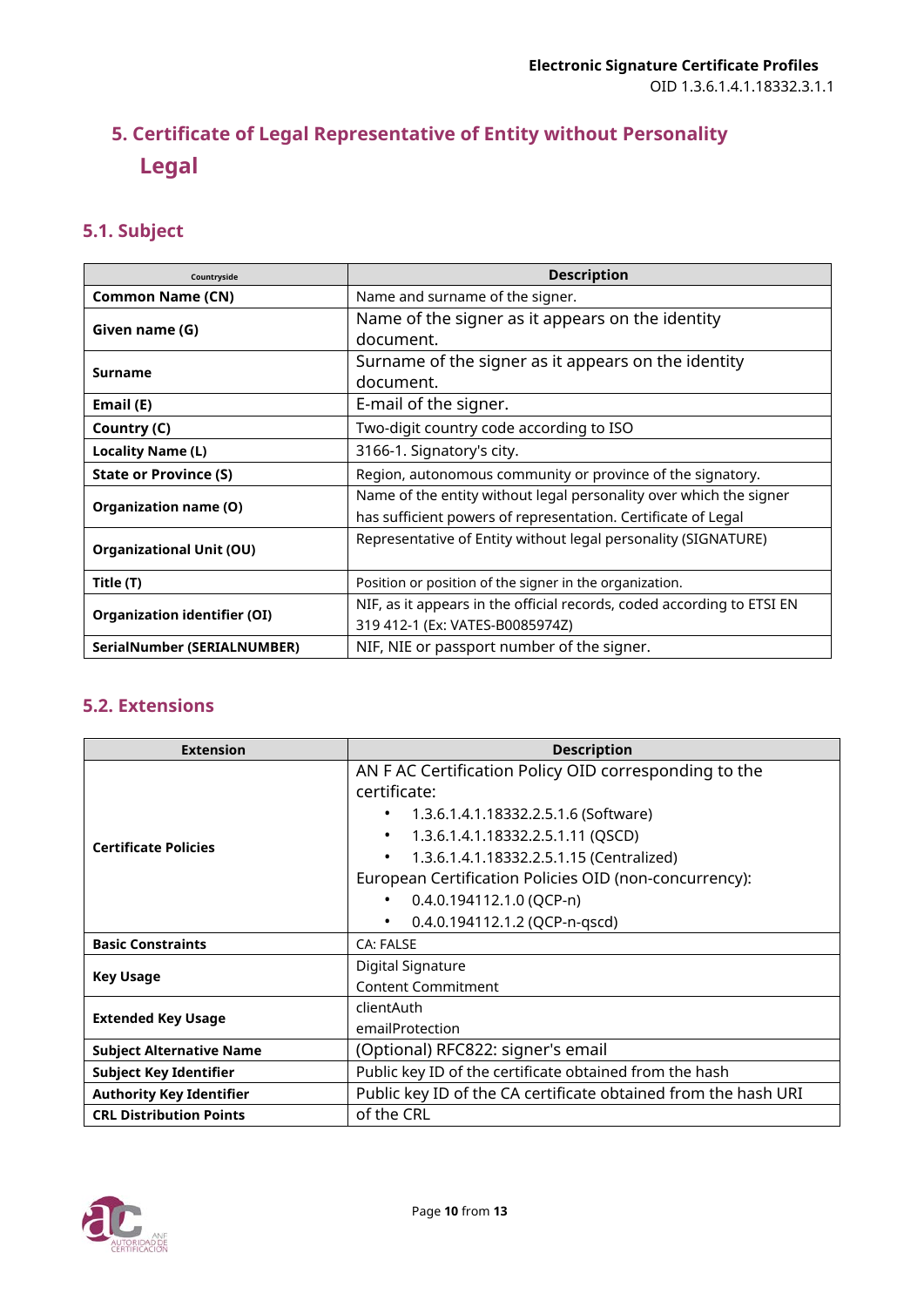| <b>Authority Information Access</b> | OCSP - URI:                  |
|-------------------------------------|------------------------------|
|                                     | CA Issuers - URI:            |
| <b>QCStatement</b>                  | Minimum:                     |
|                                     | QcCompliance: 0.4.0.1862.1.1 |
|                                     | QcType: 0.4.0.1862.1.6.1     |

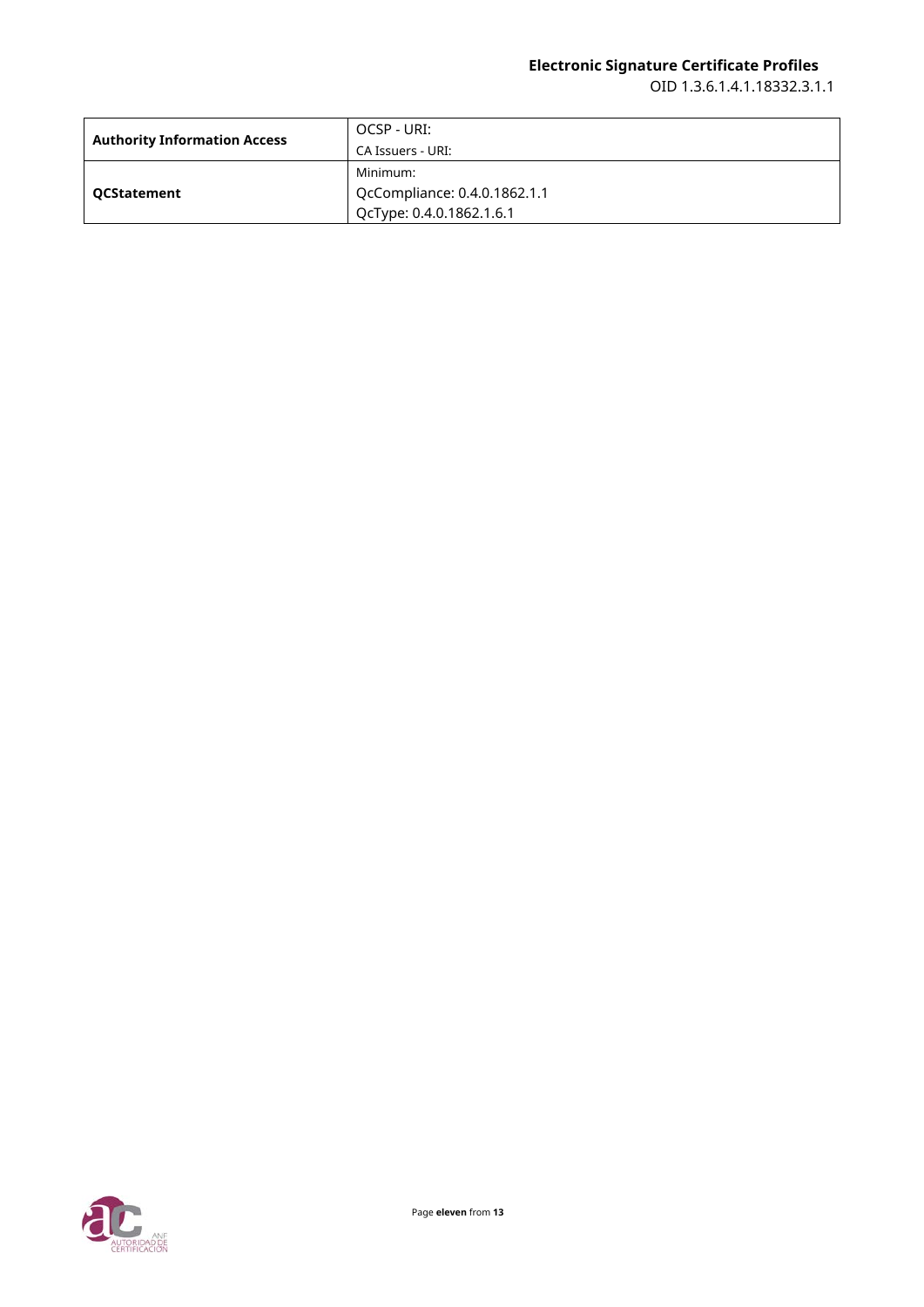# <span id="page-11-0"></span>**6. Public Employee Certificate**

# <span id="page-11-1"></span>**6.1. Subject**

| Countryside                     | <b>Description</b>                                            |
|---------------------------------|---------------------------------------------------------------|
| <b>Common Name (CN)</b>         | Name and surname of the signer. + "- DNI" + NIF of the public |
|                                 | employee                                                      |
| Given name (G)                  | Name of the signer as it appears on the identity              |
|                                 | document.                                                     |
| Surname                         | Surname of the signer as it appears on the identity           |
|                                 | document. + "- DNI" + NIF of the public employee. E-          |
| Email (E)                       | mail of the signer.                                           |
| Country (C)                     | Two-digit country code according to ISO                       |
| <b>Locality Name (L)</b>        | 3166-1. Signatory's city.                                     |
| <b>State or Province (S)</b>    | Region, autonomous community or province of the signatory.    |
| Organization name (O)           | Name of the Administration, body or entity of public law to   |
|                                 | which the employee is linked.                                 |
| <b>Organizational Unit (OU)</b> | Public Employee Certificate (SIGNATURE)                       |
| Title (T)                       | Position or position of the signer that links him with the    |
|                                 | Administration, body or entity of public law.                 |
| SerialNumber (SERIALNUMBER)     | NIF, NIE or passport number of the signer.                    |

<span id="page-11-2"></span>

| <b>Extension</b>                    | <b>Description</b>                                              |
|-------------------------------------|-----------------------------------------------------------------|
| <b>Certificate Policies</b>         | AN F AC Certification Policy OID corresponding to the           |
|                                     | certificate:                                                    |
|                                     | 1.3.6.1.4.1.18332.4.1.1.22 (High level authentication)          |
|                                     | 1.3.6.1.4.1.18332.4.1.4.22 (High level encryption)<br>$\bullet$ |
|                                     | 1.3.6.1.4.1.18332.4.1.3.22 (High level signature)<br>$\bullet$  |
|                                     | 1.3.6.1.4.1.18332.4.1.2.22 (Medium level)<br>$\bullet$          |
|                                     | European Certification Policies OID (non-concurrency):          |
|                                     | 0.4.0.194112.1.0 (QCP-n)<br>$\bullet$                           |
|                                     | 0.4.0.194112.1.2 (QCP-n-qscd)<br>$\bullet$                      |
| <b>Basic Constraints</b>            | CA: FALSE                                                       |
| <b>Key Usage</b>                    | Digital Signature                                               |
|                                     | <b>Content Commitment</b>                                       |
| <b>Extended Key Usage</b>           | clientAuth                                                      |
|                                     | emailProtection                                                 |
| <b>Subject Alternative Name</b>     | (Optional) RFC822: signer's email                               |
| <b>Subject Key Identifier</b>       | Public key ID of the certificate obtained from the hash         |
| <b>Authority Key Identifier</b>     | Public key ID of the CA certificate obtained from the hash URI  |
| <b>CRL Distribution Points</b>      | of the CRL                                                      |
| <b>Authority Information Access</b> | OCSP - URI:                                                     |
|                                     | CA Issuers - URI:                                               |